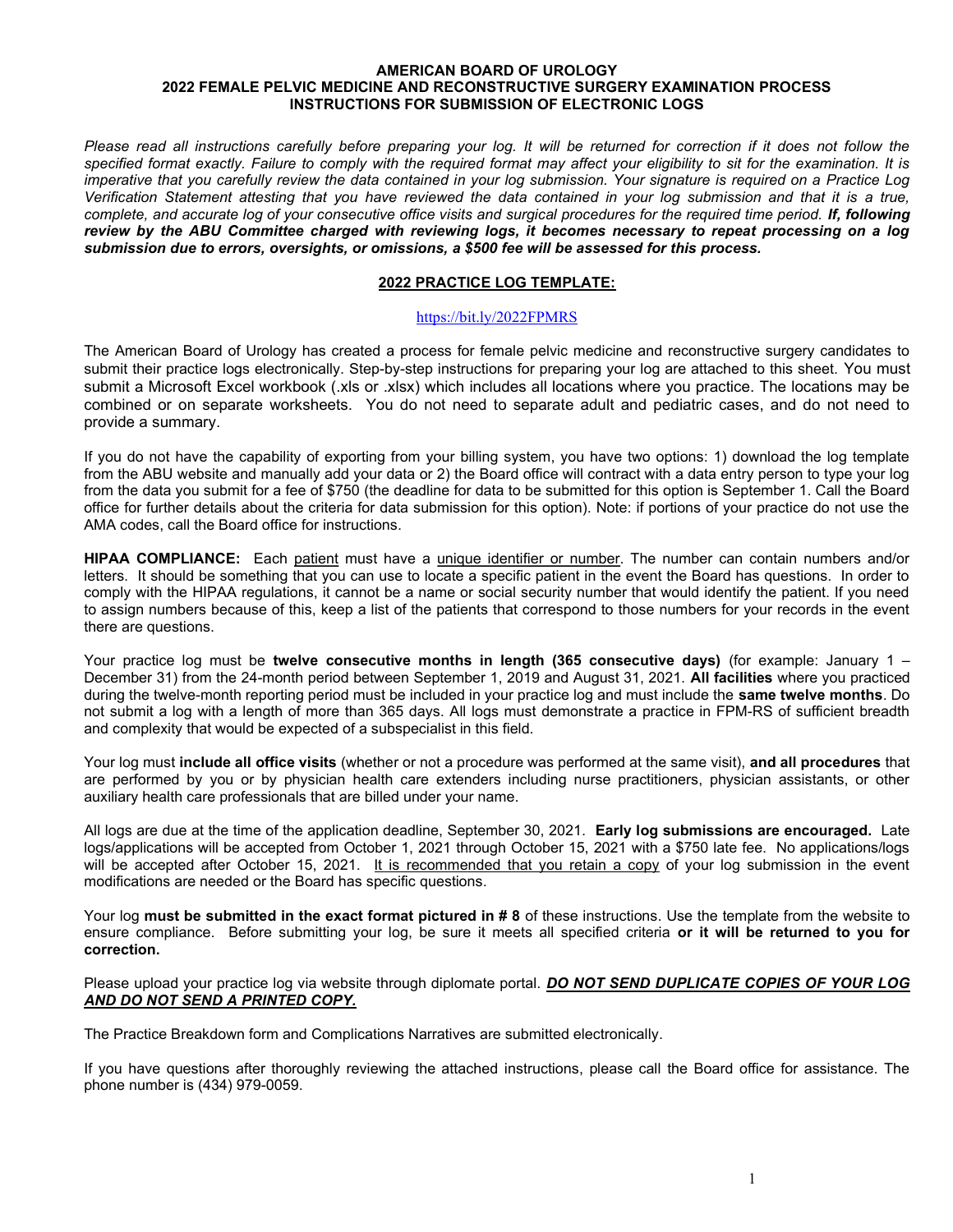# MANDATORY FORMAT FOR ELECTRONIC PRACTICE LOG SUBMISSION

In order for this electronic submission to work properly, you will need to output or export data for all office visits and procedures for 12 consecutive months within the allowable date range from the billing system for each location where you practice. Many billing systems have an export functionality or "wizard", that, when accessed, will start a step-by-step process that will assist you in your export to an Excel (.xls), commadelimited (.csv), or text format file. It may be necessary for you to consult the vendor who supplies your billing software if you have questions about how to do this export. The Board office does not have knowledge of specific billing software and cannot answer billing-software-specific questions for you.

Your submission may include one workbook that combines separate worksheets for multiple locations, separate worksheets for each location, or variations of that, depending on your billing system. All of these are acceptable.

## Step-by-step instructions for creating your electronic log:

1. **Export the data**. When asked, you will need to choose the option that allows you to export the data listed below. The instructions that follow are for a .csv format or comma-delimited format. (Specific required formatting for your submission is shown in #8, below.)

|            |                   | Export As: |                                                               |
|------------|-------------------|------------|---------------------------------------------------------------|
| Column A   | Case #            | Text       | Unique Identifier, up to 20 alpha-numeric characters          |
| Column B   | Patient Age       | Text       | Number between 0 and 110                                      |
| Column C   | Gender            | Text       | Patient's gender (M, F, or U (if uncertain))                  |
| Column D   | Date              | Date       | Date of office visit or procedure (*m/dd/yyyy)                |
| Column E   | ICD-9/ICD-10 Text |            | Primary ICD-9/ICD-10 code (include decimals where applicable) |
| Column F   | CPT.              | Text       | A single CPT code, E&M code, or HCPCS code                    |
| Columns G- |                   | Text       | Additional ICD-9 codes, one to a column, if applicable        |

Please use the following template: https://bit.ly/2022FPMRS

2. Save this file to a computer disk drive where it can be opened using Microsoft Excel. Open the file in Excel. Save the file as a Microsoft Office Excel workbook (.xls or .xlsx) named: femalelog.ABUnumber.xls (I.e. femalelog.16767)

The practice log generated from your billing system will now be visible in Excel as a worksheet. It should look like the example below. Be careful to not change any values in the data.

|                | A     | B    | C    | D         | E      | F     | G   |
|----------------|-------|------|------|-----------|--------|-------|-----|
| 1              | 99293 |      | 70 M | 9/4/2017  | 198.1  | 52332 |     |
| $\overline{2}$ | 99293 |      | 70 M | 9/4/2017  | 198.1  | 99213 |     |
| 3              | 99298 |      | 66 M | 9/4/2017  | 599.72 | 52005 |     |
| 4              | 99300 |      | 68 M | 9/4/2017  | 188.8  | 52204 | 591 |
| 5              | 99389 |      | 67 M | 9/11/2017 | 591    | 52332 |     |
| 6              | 99390 |      | 67 M | 9/11/2017 | 592.1  | 50081 |     |
| 7              | 99388 |      | 62 M | 9/11/2017 | 607.84 | 54405 |     |
| 8              | 99387 |      | 75 M | 9/11/2017 | 188.4  | 52234 |     |
| 9              | 99479 | 50 M |      | 9/18/2017 | 185    | 55866 | 592 |
| 10             | 99481 | 56 F |      | 9/18/2017 | 187.4  | 54120 |     |
| 11             | 99480 | 45 M |      | 9/18/2017 | 592    | 52332 |     |
| 12             | 99482 | 65 M |      | 9/18/2017 | 188.8  | 52204 |     |
| 13             | 99581 |      | 72 M | 9/25/2017 | 592.1  | 52332 |     |
| 14             | 99598 |      | 73 M | 9/25/2017 | 188.2  | 52234 |     |
| 15             | 99724 |      | 58 M | 10/9/2017 | 189    | 50543 |     |

3. Format the columns. All columns other than the date should be formatted as "text".

4. Insert 7 rows at the top of the worksheet (USE THE TEMPLATE PROVIDED IN #1 ABOVE). When you download the appropriate log template, the critical data has been filled in.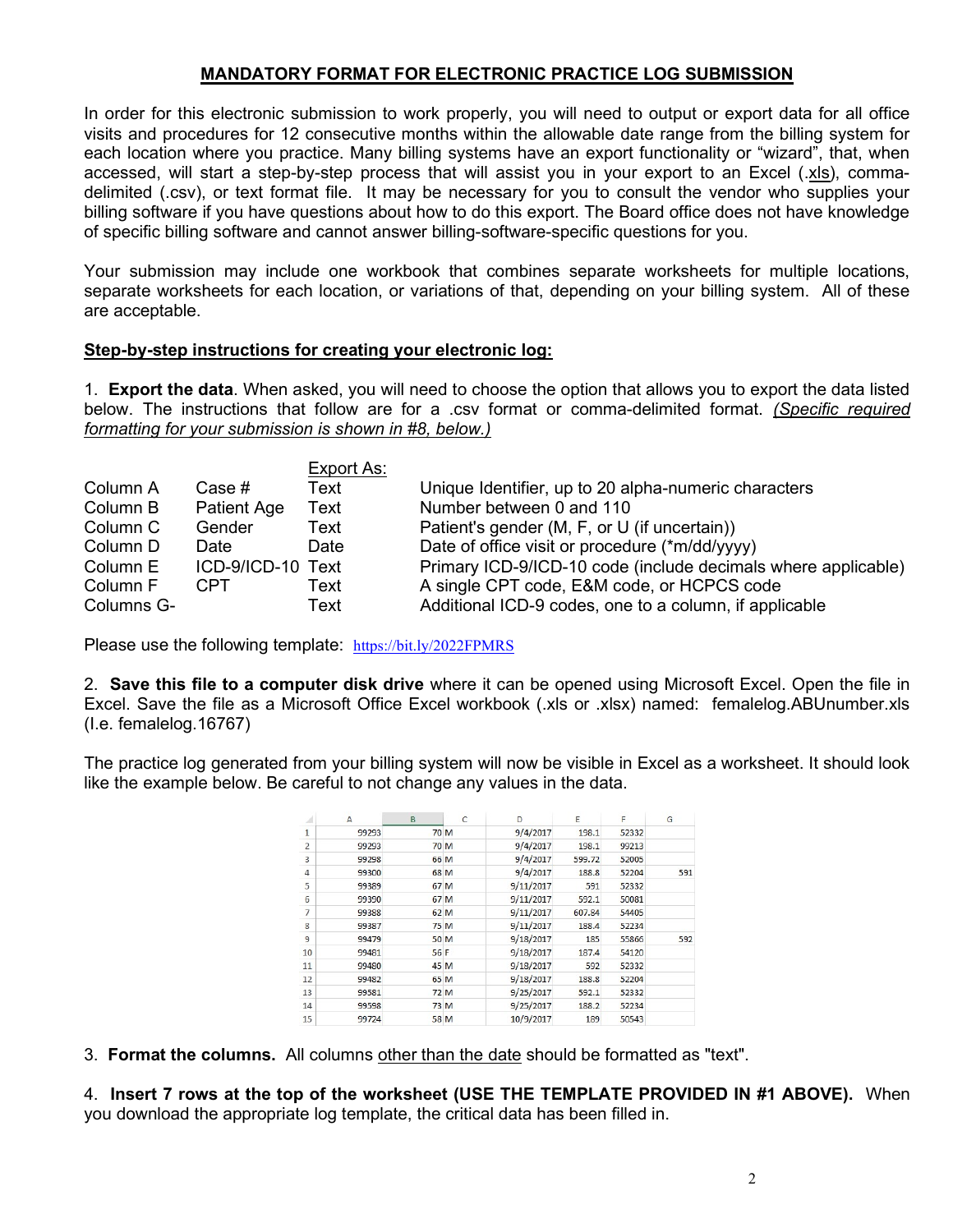- 5. Complete column A, rows 1-6; and row 7 by typing in the entries as shown in the figure below in # 8.
- 6. Complete the remaining header information as follows:

a. In column B, row 1, type your ABU Number.

b. In column B, row 2, type your Last Name with no punctuation. Do not put your first name, initials, suffix, or degree.

c. In column B, row 3, type your Practice Type. It must be FEMALE spelled exactly like this, in all capitals. No other values are acceptable.

d. In column B, row 4, type your Location Name. This is the name of the facility where the office visits occurred or the procedures were performed. The location name must be unique for each setting, for example: ST. MARY'S HOSPITAL, ST. MARY'S AMBULATORY SURGERY, ST. MARY'S CLINIC, UROLOGY ASSOCIATES OF ROCHESTER, etc.

e. In column B, row 5, type the Clinical Setting. It must be one of the following that best describes the setting in which the office visit occurred or the procedure was performed. No other choices are acceptable. If the setting is not exactly one of these, use the one which most closely describes the type of setting.

- OFFICE
- HOSPITAL
- **AMBULATORY CARE CENTER**

f. In column B, row 6, type your class exactly as follows (ALL CAPITALS WITH SPACES):

1FPMRS 12 MONTH 2022

# 7. Case data must begin in row 8. The data columns in each worksheet must be in exactly this order: See the figure in #8 for an example.

a. Column A: Case #. Each patient must have a unique number. For example, you might identify John Q. Smith as '1001'. Therefore all entries for John Q. Smith would use '1001'. The number can contain numbers and/or letters. It should be a number that you can use to locate a specific patient in the event the Board has questions. In order to comply with the HIPPA regulations, it cannot be a name or social security number that would identify the patient. If you need to assign numbers because of this, keep a list of the patients that correspond to those numbers for your records in the event there are questions.

b. Column B: Patient age. Do not put anything in this column but a number. Do not put "years", "yrs.", "months", etc. Do not enter the date of birth. If a formula is used to calculate the patients' ages, the formula must be removed from the cells. If a patient is < 1 year (i.e. 6 months), please choose a value of either 0 or 1.

- NO FORMULAS should be present in the practice log when submitted. If you use formulas, be sure to 'Copy' the column, then 'Paste Special' selecting 'Value' as the paste option. This will paste only the Value of the formula; NOT the formula.
- MACTINOSH USERS PLEASE NOTE: If you use formulas to determine age at date of service Microsoft Excel for Macintosh uses a different 'Date System' than Microsoft Excel for Windows. If you use a Mac worksheet then copy the formula(s) into a Microsoft worksheet for Windows, the patient's age will be different by 4 years and 1 day IF YOU HAVE NOT already 'PASTED' the 'VALUES' ONLY AS described above. Refer to this website for complete instructions to modify the date system used for THE WORKBOOK you use SPECIFICALLY FOR YOUR ABU practice log: http://support.microsoft.com/kb/180162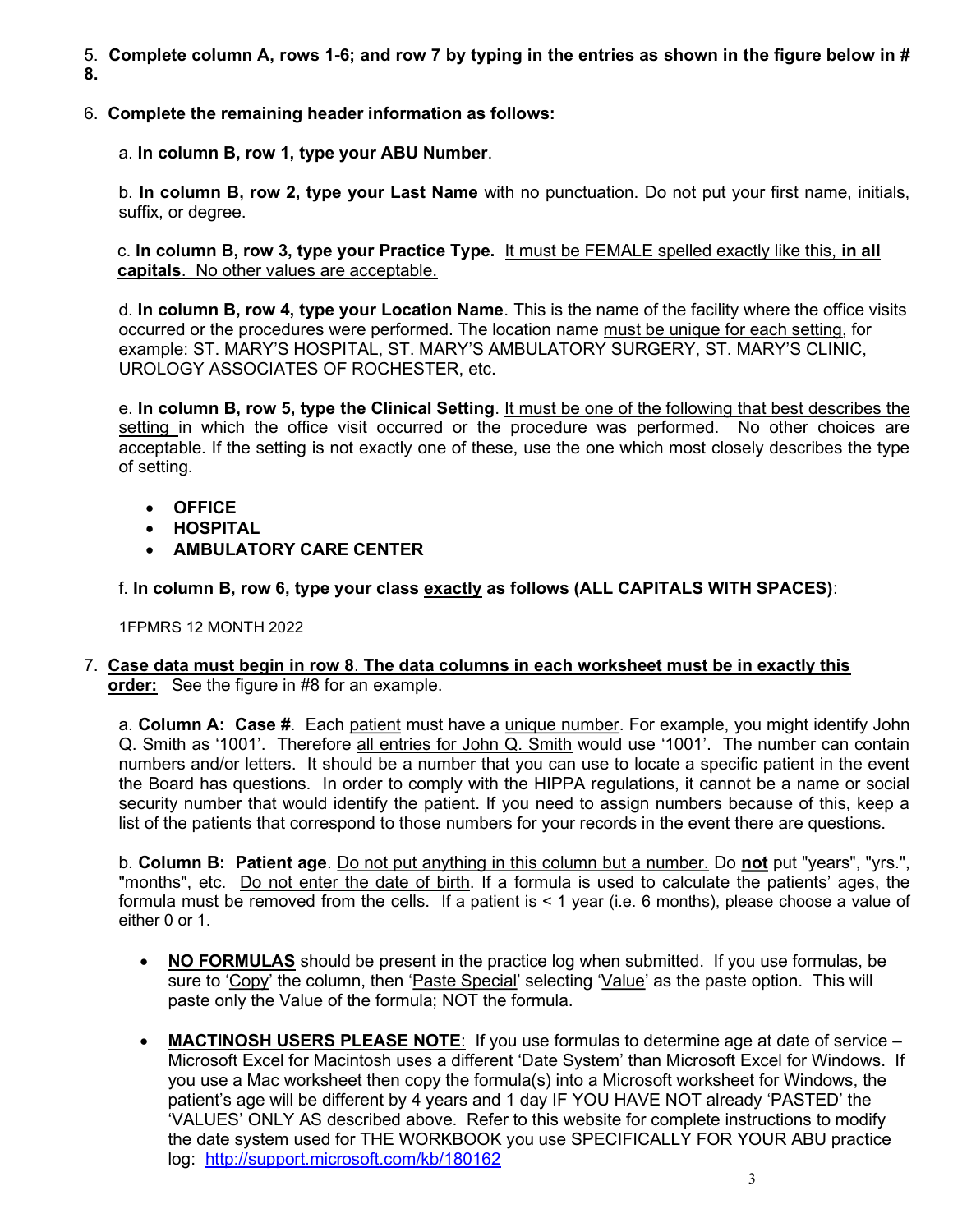c. Column C: Patient gender. The only valid entries are M, F, or U (for Unknown, if the gender is uncertain).

d. Column D: Date of service. The cells in this column must be formatted as "date" and must be in mm/dd/yyyy format. No other format is acceptable. (It is not necessary to put leading zeroes to make the month and day two-digit.) The dates on all worksheets must fall within the same consecutive 12 month period within the acceptable date range. Do not include more than 12 months of data. Sort each worksheet by date in ascending order.

e. Column E: ICD-9 or ICD-10 (Diagnosis) Code. The cells in this column must be formatted as "text." Put the primary diagnosis code in this column. If the diagnosis code requires it, the **decimal point must** be included. Be sure required leading zeroes are visible, as in the 078.11 code, or the record will be rejected. If there are additional diagnoses, put these in columns G, H, I, etc., with only one code per column. (Only the primary diagnosis is required.) See the examples in #8, rows 8 and 12.

f. Column F: CPT (Procedure) Code, E&M (Evaluation and Management) Code or HCPCS Level II Code. All cells in this column must be formatted as "text". Put only one code in each cell in this column. Each code must be listed on a separate row. Modifiers are not required. If you include a modifier, it must be formatted as follows: code, no space, hyphen, no space, and then the modifier (for example: 53420-77).

If a procedure is performed on the same patient at the time of the office visit or if multiple procedures are performed at the same time, put the data on separate rows. You will have one row with the office visit (E&M) code, and/or separate rows for each procedure code. In this case, all cells in the second and subsequent rows will be the same, but with a different procedure code. See the examples in #8, rows 8-9.

### 8. Compare your worksheets to the one below. Each of the final worksheets must have the following format:

|    | $ABUID # == == == == == ==$          | 15337                 |                                                                                            |           | <== NOT your AUA membership number                         |                                         |                            |                                                 |
|----|--------------------------------------|-----------------------|--------------------------------------------------------------------------------------------|-----------|------------------------------------------------------------|-----------------------------------------|----------------------------|-------------------------------------------------|
|    | Last Name ==========>                | Woodson               |                                                                                            |           |                                                            |                                         |                            |                                                 |
| 3  | <b>UROLOGY Practice Type</b>         | <b>FEMALE</b>         |                                                                                            |           |                                                            |                                         |                            |                                                 |
|    | Location Name =======> Unique        |                       |                                                                                            |           | Use a separate worksheet (TAB @ bottom) for each location. |                                         |                            |                                                 |
| 5  | Setting =============>               | <b>OFFICE</b>         |                                                                                            | ÷         | Before submitting your log, DELETE any unused worksheets   |                                         |                            |                                                 |
| 6  | $Class = = = = = = = = = = = >$      | 1FPMRS 12 MON         |                                                                                            |           |                                                            |                                         |                            |                                                 |
|    | <b>Case Number</b>                   | <b>Patient Age on</b> | <b>Setting Options:</b><br>You MUST select ONE of the<br>SETTINGS from the drop-down list. |           | ate of Service                                             | <b>PRIMARY</b><br><b>Diagnosis Code</b> | Procedure - CPT,           | <b>Add'l Diagnoses</b><br>$ICD-9$<br>$-$ or $-$ |
|    | *READ comment!*                      |                       | Enter a nu Select the one that BEST describes                                              |           | enter                                                      | ICD-9 or ICD-10                         | <b>E&amp;M, HCPCS code</b> | $ICD-10$                                        |
|    |                                      |                       | Do <b>NOT</b> enter a the setting in which:                                                |           |                                                            |                                         |                            |                                                 |
|    | LIMIT: 20 Char.                      | 'day', 'mos           |                                                                                            |           | mm/dd/yyyy'<br><b>REQUIRED</b>                             | <b>REQUIRED</b>                         | <b>REQUIRED</b>            | (optional)                                      |
| 7  | <b>REQUIRED (</b><br><b>REQUIRED</b> |                       | the office visit occurred                                                                  |           | one per cell)                                              | (one per cell)                          | (one per cell)             | MAY be left blank                               |
| 8  | 99293                                |                       | $-$ or $-$<br>the procedure was performed                                                  |           | 9/4/2017                                                   | 198.1                                   | 52332                      |                                                 |
| 9  | 99293                                |                       |                                                                                            |           | 9/4/2017                                                   | 198.1                                   | 99213                      |                                                 |
| 10 | 99298                                |                       | 66 M                                                                                       |           | 9/4/2017                                                   | 599.72                                  | 52005                      |                                                 |
| 11 | 99300                                |                       | 68 M                                                                                       |           | 9/4/2017                                                   | 188.8                                   | 52204                      | 591                                             |
| 12 | 99389                                | 67 M                  |                                                                                            |           | 9/11/2017                                                  | 591                                     | 52332                      |                                                 |
| 13 | 99390                                | 67 M                  |                                                                                            | 9/11/2017 | 592.1                                                      | 50081                                   |                            |                                                 |
| 14 | 99388                                |                       | 62 M                                                                                       |           | 9/11/2017                                                  | 607.84                                  | 54405                      |                                                 |
| 15 | 99387                                |                       | 75 M                                                                                       |           | 9/11/2017                                                  | 188.4                                   | 52234                      |                                                 |
| 16 | 99479                                |                       | 50 M                                                                                       |           | 9/18/2017                                                  | 185                                     | 55866                      | 592                                             |
| 17 | 99481                                |                       | 56 F                                                                                       |           | 9/18/2017                                                  | 187.4                                   | 54120                      |                                                 |
| 18 | 45 M<br>99480                        |                       |                                                                                            | 9/18/2017 | 592                                                        | 52332                                   |                            |                                                 |
| 19 | 65 M<br>99482                        |                       |                                                                                            | 9/18/2017 | 188.8                                                      | 52204                                   |                            |                                                 |
| 20 | 99581                                |                       | 72 M                                                                                       |           | 9/25/2017                                                  | 592.1                                   | 52332                      |                                                 |
| 21 | 99598                                |                       | 73 M                                                                                       |           | 9/25/2017                                                  | 188.2                                   | 52234                      |                                                 |
| 22 | 99724                                |                       | 58 M                                                                                       |           | 10/9/2017                                                  | 189                                     | 50543                      |                                                 |

# 9. Additional information:

a. The heading information in rows 1-7 is required on each worksheet. This heading should only be at the top of each worksheet. DO NOT put it at the top of each computer screen view.